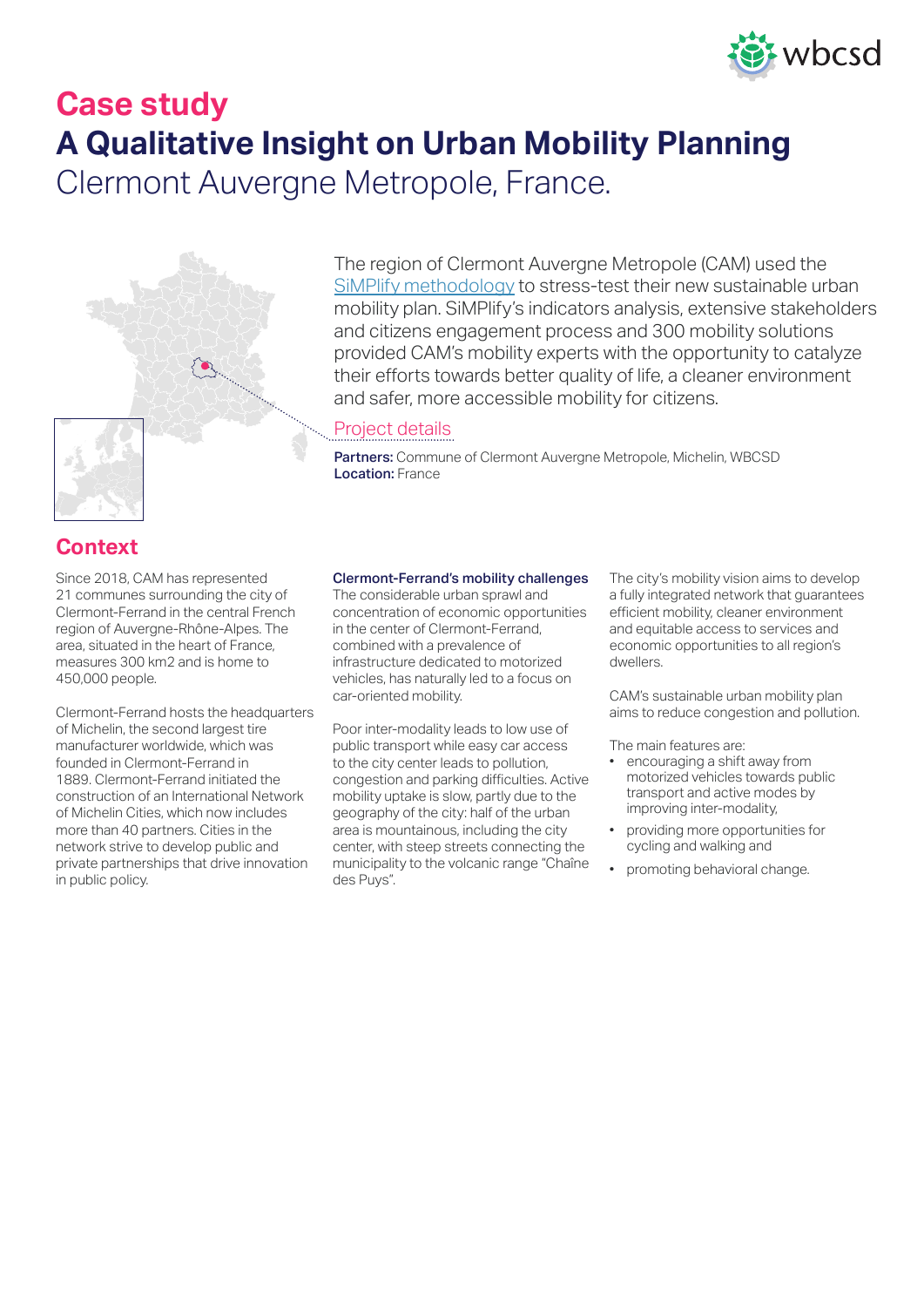## **Project overview**

#### SiMPlify at work

Between 2016 and early 2019, CAM developed a sustainable urban mobility plan (PDU) that will guide implementation of mobility systems in the region towards 2030. The SiMPlify methodology was used to stress-test the new plan, provide additional solutions and engage citizens more actively in the planning process.

Applying SiMPlify also provided an opportunity for Clermont-Ferrand to engage with the experience of other cities worldwide that have applied the methodology.

There are 19 indicators in the SiMPlify methodology, and using them helps develop a process to engage all stakeholders in effective city management and planning. Using the data-based indicators required all departments to collaborate, and the survey-based indicators were obtained by running a survey with a representative sample of the population.

There was a strong convergence between the results of the SiMPlify indicators and the analysis run by the municipality for the PDU.

The new plan (PDU) reflects the intention to develop more opportunities for active mobility, more efficient inter-modality and the need to improve air quality. Engaging citizens via a survey brought to light additional concerns related to security and accessibility, as well as the positive perspective of additional economic opportunities.

Regarding vulnerable groups, the results from the SiMPlify analysis show that although there is some infrastructure in place to support accessibility, there is a strong desire for the city to provide a better integrated, seamless travel experience.

Using the SiMPlify methodology also reinforced the then-draft operational roadmap of the new plan: it gave feedback on solutions that were envisioned and pointed out some key issues, such as traffic management, using open data.

After engaging with SiMPlify, CAM decided to adopt a set of indicators to monitor progress on implementation of the new plan: active mobility, travel time, inter-modality, security and accessibility. These indicators will be measured regularly to ensure that the plan is on track. In addition, the SiMPlify experience and results have been integrated into the current Smart city project led by CAM.